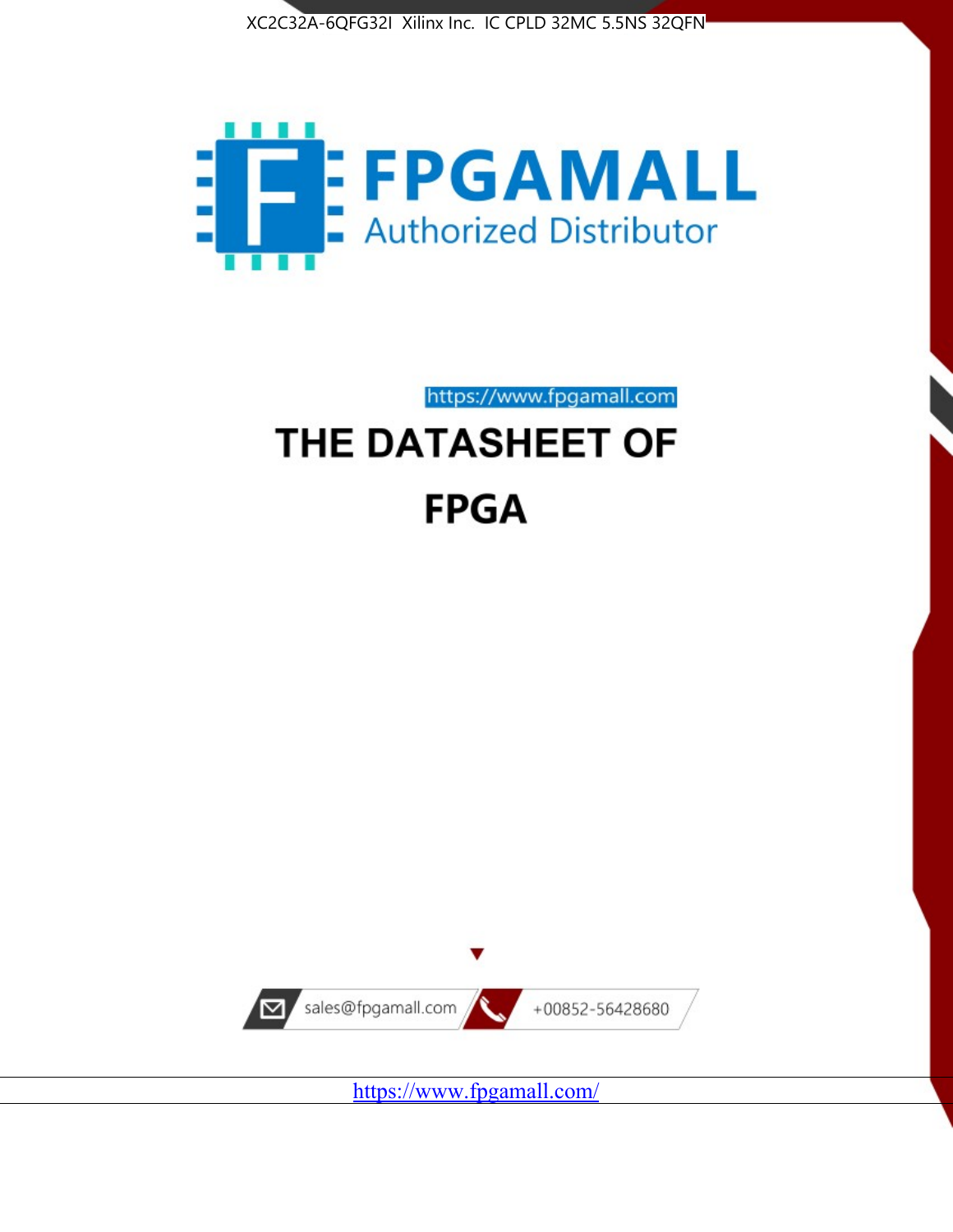

DS310 (v2.1) November 6, 2008 **DS310 (v2.1)** Product Specification

## **XC2C32A CoolRunner-II CPLD**

#### **Features**

- Optimized for 1.8V systems
	- As fast as 3.8 ns pin-to-pin logic delays
	- As low as 12 μA quiescent current
- Industry's best 0.18 micron CMOS CPLD
	- Optimized architecture for effective logic synthesis
	- Multi-voltage I/O operation: 1.5V through 3.3V
- Available in multiple package options
	- 32-land QFN with 21 user I/Os
	- 44-pin VQFP with 33 user I/Os
	- 56-ball CP BGA with 33 user I/Os
	- Pb-free available for all packages
- Advanced system features
	- Fastest in system programming
		- 1.8V ISP using IEEE 1532 (JTAG) interface
		- IEEE1149.1 JTAG Boundary Scan Test
	- Optional Schmitt-trigger input (per pin)
	- Two separate I/O banks
	- RealDigital 100% CMOS product term generation
	- Flexible clocking modes
	- Optional DualEDGE triggered registers
	- Global signal options with macrocell control
		- Multiple global clocks with phase selection per macrocell
		- Multiple global output enables
		- Global set/reset
	- Efficient control term clocks, output enables and set/resets for each macrocell and shared across function blocks
	- Advanced design security
	- Open-drain output option for Wired-OR and LED drive
	- Optional configurable grounds on unused I/Os
	- Optional bus-hold, 3-state, or weak pullup on selected I/O pins
	- Mixed I/O voltages compatible with 1.5V, 1.8V, 2.5V, and 3.3V logic levels
	- PLA architecture
		- Superior pinout retention
		- 100% product term routability across function block
	- Hot pluggable

Refer to the CoolRunner™-II family data sheet for the architecture description.

#### **Description**

The CoolRunner™-II 32-macrocell device is designed for both high performance and low power applications. This lends power savings to high-end communication equipment and high speed to battery operated devices. Due to the low power stand-by and dynamic operation, overall system reliability is improved.

This device consists of two Function Blocks interconnected by a low power Advanced Interconnect Matrix (AIM). The AIM feeds 40 true and complement inputs to each Function Block. The Function Blocks consist of a 40 by 56 P-term PLA and 16 macrocells which contain numerous configuration bits that allow for combinational or registered modes of operation.

Additionally, these registers can be globally reset or preset and configured as a D or T flip-flop or as a D latch. There are also multiple clock signals, both global and local product term types, configured on a per macrocell basis. Output pin configurations include slew rate limit, bus hold, pull-up, open drain, and programmable grounds. A Schmitt trigger input is available on a per input pin basis. In addition to storing macrocell output states, the macrocell registers can be configured as "direct input" registers to store signals directly from input pins.

Clocking is available on a global or Function Block basis. Three global clocks are available for all Function Blocks as a synchronous clock source. Macrocell registers can be individually configured to power up to the zero or one state. A global set/reset control line is also available to asynchronously set or reset selected registers during operation. Additional local clock, synchronous clock-enable, asynchronous set/reset, and output enable signals can be formed using product terms on a per-macrocell or per-Function Block basis.

The CoolRunner-II 32-macrocell CPLD is I/O compatible with standard LVTTL and LVCMOS18, LVCMOS25, and LVCMOS33 (see Table 1). This device is also 1.5V I/O compatible with the use of Schmitt-trigger inputs.

Another feature that eases voltage translation is I/O banking. Two I/O banks are available on the CoolRunner-II 32A macrocell device that permit easy interfacing to 3.3V, 2.5V, 1.8V, and 1.5V devices.

© 2004–2008 Xilinx, Inc. All Xilinx trademarks, registered trademarks, patents, and disclaimers are as listed at **<http://www.xilinx.com/legal.htm>**. All other trademarks and registered trademarks are the property of their respective owners. All specifications are subject to change without notice.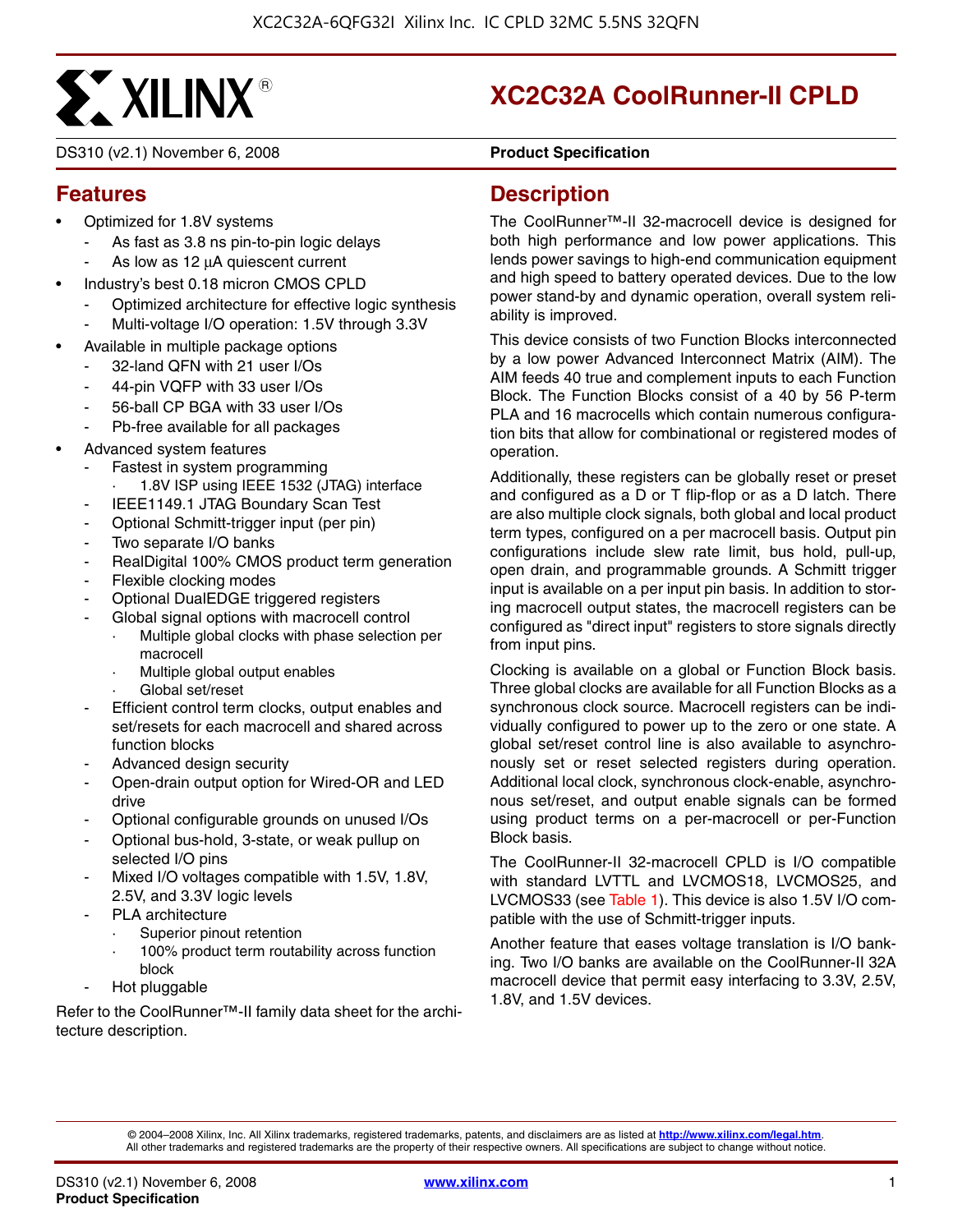#### **RealDigital Design Technology**

Xilinx® CoolRunner-II CPLDs are fabricated on a 0.18 micron process technology which is derived from leading edge FPGA product development. CoolRunner-II CPLDs employ RealDigital, a design technique that makes use of CMOS technology in both the fabrication and design methodology. RealDigital design technology employs a cascade of CMOS gates to implement sum of products instead of traditional sense amplifier methodology. Due to this technology, Xilinx CoolRunner-II CPLDs achieve both high performance and low power operation.

#### **Supported I/O Standards**

The CoolRunner-II CPLD 32 macrocell features both LVCMOS and LVTTL I/O implementations. See Table 1 for I/O standard voltages. The LVTTL I/O standard is a general purpose EIA/JEDEC standard for 3.3V applications that use an LVTTL input buffer and Push-Pull output buffer. The LVCMOS standard is used in 3.3V, 2.5V, and 1.8V applications. CoolRunner-II CPLDs are also 1.5V I/O compatible with the use of Schmitt-trigger inputs.

*Table 1:* **I/O Standards for XC2C32A**

| <b>IOSTANDARD</b><br><b>Attribute</b> | Output<br>V <sub>CCIO</sub> | Input<br>V <sub>CCIO</sub> | <b>Input</b><br>$V_{REF}$ | <b>Board</b><br><b>Termination</b><br>Voltage V <sub>T</sub> |
|---------------------------------------|-----------------------------|----------------------------|---------------------------|--------------------------------------------------------------|
| LVTTL                                 | 3.3                         | 3.3                        | N/A                       | N/A                                                          |
| LVCMOS33                              | 3.3                         | 3.3                        | N/A                       | N/A                                                          |
| LVCMOS25                              | $2.5\,$                     | 2.5                        | N/A                       | N/A                                                          |
| LVCMOS18                              | 1.8                         | 1.8                        | N/A                       | N/A                                                          |
| LVCMOS15 $(1)$                        | 1.5                         | 1.5                        | N/A                       | N/A                                                          |

1. LVCMOS15 requires Schmitt-trigger inputs.



*Figure 1:* **I<sub>CC</sub>** vs. Frequency

#### *Table 2:* **I<sub>CC</sub>** vs. Frequency (LVCMOS 1.8V T<sub>A</sub> = 25°C)<sup>(1)</sup>

|                              |       | <b>Frequency (MHz)</b> |     |      |      |                                  |      |      |      |      |      |
|------------------------------|-------|------------------------|-----|------|------|----------------------------------|------|------|------|------|------|
|                              |       | 25                     | 50  | 75   | 100  | 150                              | 175  | 200  | 225  | 250  | 300  |
| Typical I <sub>CC</sub> (mA) | 0.016 | 0.87                   | .75 | 2.61 | 3.44 | $\overline{\phantom{0}}$<br>5.16 | 5.99 | 6.81 | 7.63 | 8.36 | 9.93 |

#### **Notes:**

1. 16-bit up/down, resettable binary counter (one counter per function block).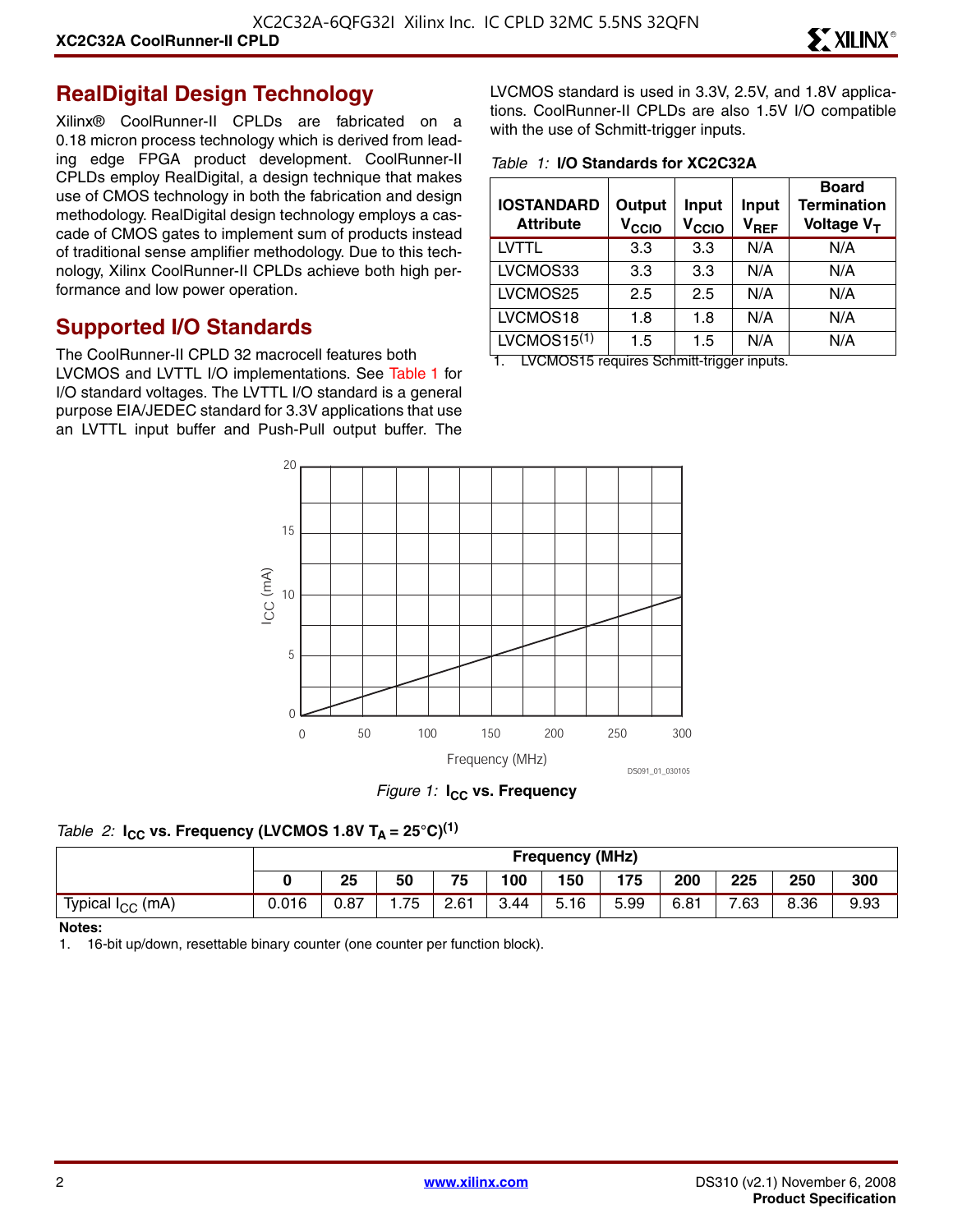#### **Absolute Maximum Ratings**

| Symbol                  | <b>Description</b>                | Value           | <b>Units</b> |
|-------------------------|-----------------------------------|-----------------|--------------|
| $V_{\rm CC}$            | Supply voltage relative to ground | $-0.5$ to 2.0   | v            |
| V <sub>CCIO</sub>       | Supply voltage for output drivers | $-0.5$ to 4.0   | v            |
| $V_{\text{JTAG}}^{(2)}$ | JTAG input voltage limits         | $-0.5$ to 4.0   | v            |
| V <sub>CCAUX</sub>      | JTAG input supply voltage         | $-0.5$ to 4.0   | v            |
| $V_{\text{IN}}^{(1)}$   | Input voltage relative to ground  | $-0.5$ to 4.0   | v            |
| $V_{TS}^{(1)}$          | Voltage applied to 3-state output | $-0.5$ to 4.0   | v            |
| $T_{\text{STG}}^{(3)}$  | Storage Temperature (ambient)     | $-65$ to $+150$ | °C           |
| TJ                      | Junction Temperature              | $+150$          | °C           |

**Notes:** 

1. Maximum DC undershoot below GND must be limited to either 0.5V or 10 mA, whichever is easiest to achieve. During transitions, the device pins might undershoot to –2.0V or overshoot to +4.5V, provided this overshoot or undershoot lasts less than 10 ns and with the forcing current being limited to 200 mA.

2. Valid over commercial temperature range.

3. For soldering guidelines and thermal considerations, see the [Device Packaging](http://www.xilinx.com/support/documentation/package_specifications.htm) information on the Xilinx website. For Pb free packages, see [XAPP427](http://www.xilinx.com/support/documentation/application_notes/xapp427.pdf).

#### **Recommended Operating Conditions**

| Symbol              | <b>Parameter</b>                                                      |                                                   |     | Max | <b>Units</b> |
|---------------------|-----------------------------------------------------------------------|---------------------------------------------------|-----|-----|--------------|
| $V_{\rm CC}$        | Supply voltage for internal logic<br>Commercial $T_A = 0$ °C to +70°C |                                                   | 1.7 | 1.9 | v            |
|                     | and input buffers                                                     | Industrial $T_A = -40^{\circ}C$ to $+85^{\circ}C$ | 1.7 | 1.9 | v            |
| V <sub>CCIO</sub>   | Supply voltage for output drivers @ 3.3V operation                    |                                                   | 3.0 | 3.6 | V            |
|                     | Supply voltage for output drivers @ 2.5V operation                    |                                                   | 2.3 | 2.7 | V            |
|                     | Supply voltage for output drivers @ 1.8V operation                    |                                                   | 1.7 | 1.9 | V            |
|                     | Supply voltage for output drivers @ 1.5V operation                    |                                                   | 1.4 | 1.6 | V            |
| $\rm v_{\rm CCAUX}$ | JTAG programming pins                                                 |                                                   | 1.7 | 3.6 | v            |

#### **DC Electrical Characteristics Over Recommended Operating Conditions**

| <b>Symbol</b>           | <b>Parameter</b>                  | <b>Test Conditions</b>                     | <b>Typical</b> | Max.   | <b>Units</b> |
|-------------------------|-----------------------------------|--------------------------------------------|----------------|--------|--------------|
| <sup>I</sup> CCSB       | <b>Standby current Commercial</b> | $V_{\rm CC}$ = 1.9V, $V_{\rm CCIO}$ = 3.6V | 22             | 90     | μA           |
| $I_{\text{CCSB}}$       | Standby current Industrial        | $V_{CC}$ = 1.9V, $V_{CCIO}$ = 3.6V         | 38             | 150    | μA           |
| $I_{CC}$ <sup>(1)</sup> | Dynamic current                   | $f = 1 MHz$                                |                | 0.25   | mA           |
|                         |                                   | $f = 50$ MHz                               |                | 2.5    | mA           |
| $C_{JTAG}$              | JTAG input capacitance            | f = 1 MHz                                  |                | 10     | pF           |
| $C_{CLK}$               | Global clock input capacitance    | f = 1 MHz                                  |                | 12     | pF           |
| $C_{10}$                | I/O capacitance                   | $f = 1$ MHz                                |                | 10     | pF           |
| $I_{\parallel}$ (2)     | Input leakage current             | $V_{IN}$ = 0V or $V_{CClO}$ to 3.9V        |                | $+/-1$ | μA           |
| $I_{\text{IH}}^{(2)}$   | I/O High-Z leakage                | $V_{IN}$ = 0V or $V_{CClO}$ to 3.9V        |                | $+/-1$ | μA           |

**Notes:** 

1. 16-bit up/down resettable binary counter (one per Function Block) tested at  $V_{CC} = V_{CCIO} = 1.9V$ .<br>2. See Quality and Reliability section of the CoolRunner-II family data sheet.

See Quality and Reliability section of the CoolRunner-II family data sheet.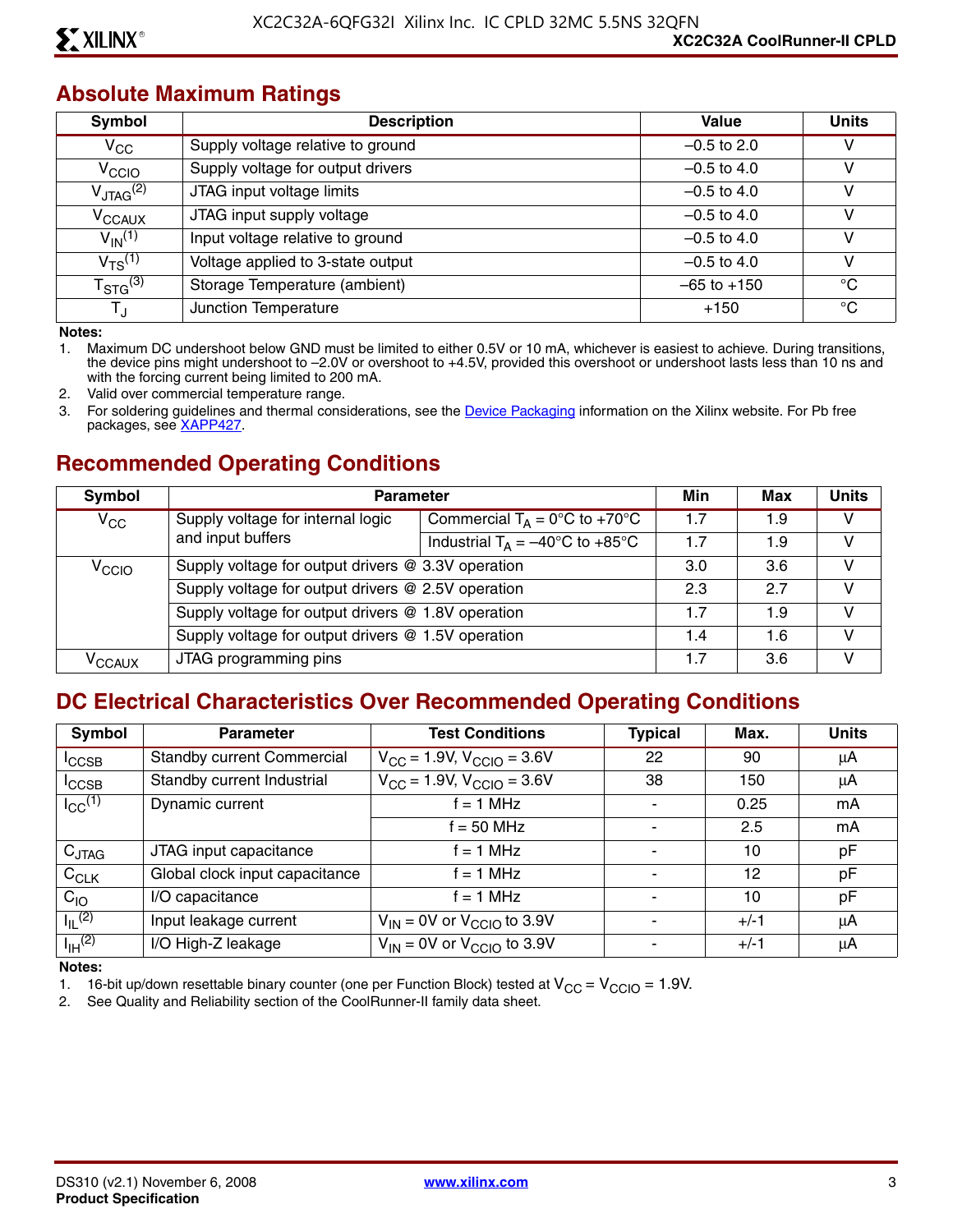#### **LVCMOS 3.3V and LVTTL 3.3V DC Voltage Specifications**

| Symbol            | <b>Parameter</b>          | <b>Test Conditions</b>              | Min.                     | Max. | <b>Units</b> |
|-------------------|---------------------------|-------------------------------------|--------------------------|------|--------------|
| V <sub>CCIO</sub> | Input source voltage      |                                     | 3.0                      | 3.6  |              |
| V <sub>IH</sub>   | High level input voltage  |                                     | 2                        | 3.9  | v            |
| $V_{IL}$          | Low level input voltage   |                                     | $-0.3$                   | 0.8  | V            |
| $V_{OH}$          | High level output voltage | $I_{OH} = -8$ mA, $V_{CClO} = 3V$   | $V_{\text{CCIO}} - 0.4V$ |      | v            |
|                   |                           | $I_{OH} = -0.1$ mA, $V_{CGIO} = 3V$ | $V_{\text{CCIO}} - 0.2V$ |      | V            |
| $V_{OL}$          | Low level output voltage  | $I_{OL}$ = 8 mA, $V_{CCIO}$ = 3V    |                          | 0.4  | V            |
|                   |                           | $I_{OL} = 0.1$ mA, $V_{CCIO} = 3V$  | $\blacksquare$           | 0.2  |              |

## **LVCMOS 2.5V DC Voltage Specifications**

| Symbol            | <b>Parameter</b>          | <b>Test Conditions</b>                                             | Min.                     | Max.                          | <b>Units</b> |
|-------------------|---------------------------|--------------------------------------------------------------------|--------------------------|-------------------------------|--------------|
| V <sub>CCIO</sub> | Input source voltage      |                                                                    | 2.3                      | 2.7                           | V            |
| V <sub>IH</sub>   | High level input voltage  |                                                                    | 1.7                      | $V_{\text{CCIO}} + 0.3^{(1)}$ | $\vee$       |
| $V_{IL}$          | Low level input voltage   |                                                                    | $-0.3$                   | 0.7                           | V            |
| $V_{OH}$          | High level output voltage | $I_{OH} = -8$ mA, $V_{CGIO} = 2.3V$                                | $V_{\text{CCIO}} - 0.4V$ |                               | V            |
|                   |                           | $I_{OH} = -0.1$ mA, $V_{CGIO} = 2.3V$                              | $V_{\text{CCIO}} - 0.2V$ |                               | V            |
| $V_{OL}$          | Low level output voltage  | $I_{OL} = 8$ mA, $V_{CCIO} = 2.3V$                                 | $\overline{\phantom{a}}$ | 0.4                           | V            |
|                   |                           | $I_{\text{OI}} = 0.1 \text{mA}$ , $V_{\text{CGIO}} = 2.3 \text{V}$ |                          | 0.2                           | V            |

1. The V<sub>IH</sub> Max value represents the JEDEC specification for LVCMOS25. The CoolRunner-II CPLD input buffer can tolerate up to 3.9V without physical damage.

#### **LVCMOS 1.8V DC Voltage Specifications**

| Symbol            | Parameter <sup>(1)</sup>  | <b>Test Conditions</b>                | Min.                     | Max.                          | <b>Units</b> |
|-------------------|---------------------------|---------------------------------------|--------------------------|-------------------------------|--------------|
| V <sub>CCIO</sub> | Input source voltage      |                                       | 1.7                      | 1.9                           | v            |
| $V_{\text{IH}}$   | High level input voltage  |                                       | 0.65 x $\rm V_{\rm CCO}$ | $V_{\text{CCIO}} + 0.3^{(1)}$ | V            |
| $V_{IL}$          | Low level input voltage   |                                       | $-0.3$                   | $0.35 \times V_{\text{CCIO}}$ | $\vee$       |
| $V_{OH}$          | High level output voltage | $I_{OH} = -8$ mA, $V_{CGIO} = 1.7V$   | $V_{\rm CClO}$ – 0.45    |                               | V            |
|                   |                           | $I_{OH} = -0.1$ mA, $V_{CCIO} = 1.7V$ | $V_{\rm CClO}$ – 0.2     |                               | V            |
| $V_{OL}$          | Low level output voltage  | $I_{OL} = 8$ mA, $V_{CCIO} = 1.7V$    |                          | 0.45                          | V            |
|                   |                           | $I_{OL} = 0.1$ mA, $V_{CCIO} = 1.7V$  | $\overline{\phantom{a}}$ | 0.2                           | V            |

1. The V<sub>IH</sub> Max value represents the JEDEC specification for LVCMOS18. The CoolRunner-II CPLD input buffer can tolerate up to 3.9V<br>without physical damage.

## **LVCMOS 1.5V DC Voltage Specifications**

| Symbol            | <b>Parameter</b>                   | <b>Test Conditions</b>                                               | Min.                         | Max.                         | <b>Units</b> |
|-------------------|------------------------------------|----------------------------------------------------------------------|------------------------------|------------------------------|--------------|
| V <sub>CCIO</sub> | Input source voltage               |                                                                      | 1.4                          | 1.6                          | v            |
| $V_{T+}$          | Input hysteresis threshold voltage |                                                                      | $0.5 \times V_{\text{CCIO}}$ | $0.8 \times V_{\text{CCIO}}$ | v            |
| $V_T$             |                                    |                                                                      | $0.2 \times V_{\text{CCIO}}$ | $0.5 \times V_{\text{CCIO}}$ | v            |
| $V_{OH}$          | High level output voltage          | $I_{OH} = -8$ mA, $V_{CCIO} = 1.4V$                                  | $V_{\text{CCIO}} - 0.45$     |                              | v            |
|                   |                                    | $I_{OH} = -0.1$ mA, $V_{CCIO} = 1.4V$                                | $V_{\rm CClO}$ – 0.2         |                              | V            |
| $V_{OL}$          | Low level output voltage           | $I_{\text{OI}} = 8 \text{ mA}$ , $V_{\text{CCIO}} = 1.4 \text{ V}$   |                              | 0.4                          | v            |
|                   |                                    | $I_{\text{OI}} = 0.1 \text{ mA}$ , $V_{\text{CCIO}} = 1.4 \text{ V}$ |                              | 0.2                          | v            |

#### **Notes:**

1. Hysteresis used on 1.5V inputs.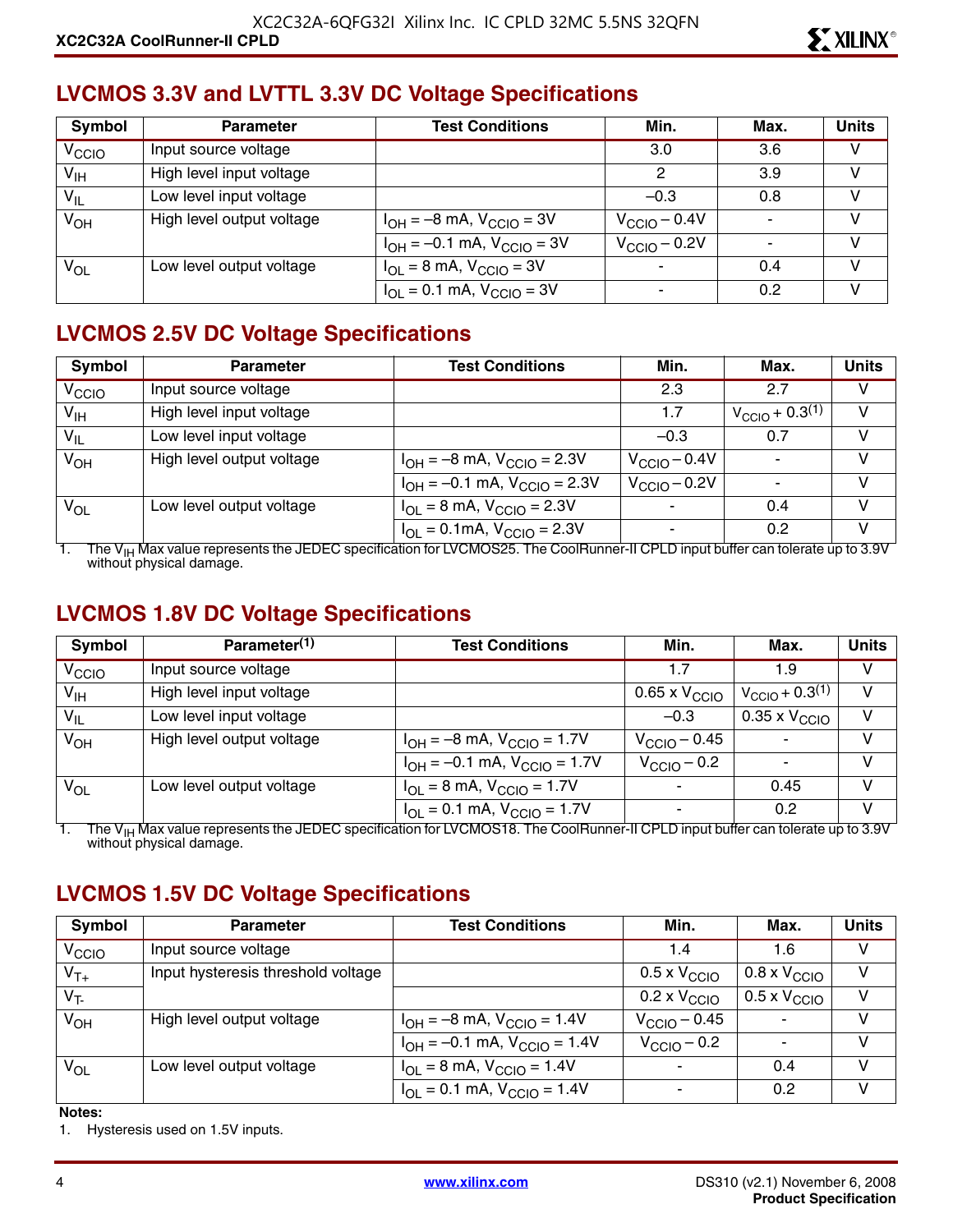## **Schmitt Trigger Input DC Voltage Specifications**

| <b>Symbol</b>     | <b>Parameter</b>                   | <b>Test Conditions</b> | Min.                         | Max.                         | <b>Units</b> |
|-------------------|------------------------------------|------------------------|------------------------------|------------------------------|--------------|
| <sup>V</sup> CCIO | Input source voltage               |                        |                              | 3.9                          |              |
| $V_{T+}$          | Input hysteresis threshold voltage |                        | $0.5 \times V_{\text{CCIO}}$ | $0.8 \times V_{\text{CCIO}}$ |              |
| $V_T$             |                                    |                        | $0.2 \times V_{\text{CCIO}}$ | $0.5 \times V_{\text{CCIO}}$ |              |

#### **AC Electrical Characteristics Over Recommended Operating Conditions**

|                                               |                                                     |                          | $-4$                     |                          | -6                       |              |
|-----------------------------------------------|-----------------------------------------------------|--------------------------|--------------------------|--------------------------|--------------------------|--------------|
| <b>Symbol</b>                                 | <b>Parameter</b>                                    | Min.                     | Max.                     | Min.                     | Max.                     | <b>Units</b> |
| $T_{PD1}$                                     | Propagation delay single p-term                     |                          | $\overline{3.8}$         | L.                       | $\overline{5.5}$         | ns           |
| T <sub>PD2</sub>                              | Propagation delay OR array                          |                          | 4.0                      | $\overline{a}$           | 6.0                      | ns           |
| $\mathsf{T}_{\textsf{SUD}}$                   | Direct input register clock setup time              | 1.7                      | $\blacksquare$           | 2.2                      | $\blacksquare$           | ns           |
| $\mathsf{T}_{\mathsf{S}\mathsf{U}\mathsf{1}}$ | Setup time fast (single p-term)                     | 1.9                      | ÷,                       | 2.6                      | $\blacksquare$           | ns           |
| $T_{\mathsf{SU2}}$                            | Setup time (OR array)                               | $\overline{2.1}$         | $\overline{a}$           | 3.1                      | $\overline{a}$           | ns           |
| T <sub>HD</sub>                               | Direct input register hold time                     | 0.0                      | $\blacksquare$           | 0.0                      | $\blacksquare$           | ns           |
| $T_{\mathsf{H}}$                              | P-term hold time                                    | 0.0                      | ÷,                       | 0.0                      | $\blacksquare$           | ns           |
| $T_{CO}$                                      | Clock to output                                     |                          | 3.7                      | $\overline{a}$           | 4.7                      | ns           |
| $F_{TOGGLE}$ <sup>(1)</sup>                   | Internal toggle rate                                | $\overline{\phantom{a}}$ | 500                      | ä,                       | 300                      | <b>MHz</b>   |
| F <sub>SYSTEM1</sub> <sup>(2)</sup>           | Maximum system frequency                            | $\overline{\phantom{a}}$ | 323                      | $\overline{\phantom{a}}$ | 200                      | <b>MHz</b>   |
| F <sub>S</sub> YSTEM2 <sup>(2)</sup>          | Maximum system frequency                            |                          | 303                      | $\overline{a}$           | 182                      | <b>MHz</b>   |
| $F_{\text{EXT}1}^{(3)}$                       | Maximum external frequency                          |                          | 179                      | $\overline{a}$           | 137                      | <b>MHz</b>   |
| $F_{EXT2}^{(3)}$                              | Maximum external frequency                          | $\blacksquare$           | 172                      | $\overline{a}$           | 128                      | <b>MHz</b>   |
| T <sub>PSUD</sub>                             | Direct input register p-term clock setup time       | 0.4                      | $\overline{\phantom{a}}$ | 0.9                      | $\blacksquare$           | ns           |
| $\mathsf{T}_{\mathsf{PSU1}}$                  | P-term clock setup time (single p-term)             | 0.6                      | $\overline{\phantom{a}}$ | 1.3                      | $\blacksquare$           | ns           |
| T <sub>PSU2</sub>                             | P-term clock setup time (OR array)                  | 0.8                      | ÷,                       | 1.8                      | $\blacksquare$           | ns           |
| T <sub>PHD</sub>                              | Direct input register p-term clock hold time        | 1.5                      | $\overline{a}$           | 1.6                      | $\blacksquare$           | ns           |
| $\mathsf{T}_{\mathsf{PH}}$                    | P-term clock hold                                   | 1.3                      | ÷,                       | 1.2                      | $\blacksquare$           | ns           |
| T <sub>PCO</sub>                              | P-term clock to output                              | $\overline{a}$           | 5.0                      | $\overline{a}$           | 6.0                      | ns           |
| $T_{OE}/T_{OD}$                               | Global OE to output enable/disable                  |                          | 4.7                      | $\overline{a}$           | 5.5                      | ns           |
| T <sub>POE</sub> /T <sub>POD</sub>            | P-term OE to output enable/disable                  | $\blacksquare$           | 6.2                      | $\blacksquare$           | 6.7                      | ns           |
| T <sub>MOE</sub> /T <sub>MOD</sub>            | Macrocell driven OE to output enable/disable        | $\blacksquare$           | 6.2                      | ä,                       | 6.9                      | ns           |
| <b>T</b> <sub>PAO</sub>                       | P-term set/reset to output valid                    |                          | $\overline{5.5}$         | $\overline{a}$           | 6.8                      | ns           |
| $T_{AO}$                                      | Global set/reset to output valid                    |                          | 4.5                      | ÷,                       | 5.5                      | ns           |
| $\mathsf{T}_{\mathsf{SUEC}}$                  | Register clock enable setup time                    | 2.0                      | $\frac{1}{2}$            | 3.0                      | $\blacksquare$           | ns           |
| $T_{HEC}$                                     | Register clock enable hold time                     | 0.0                      | $\overline{a}$           | 0.0                      | $\overline{a}$           | ns           |
| $\mathsf{T}_{\mathsf{CW}}$                    | Global clock pulse width High or Low                | 1.4                      | $\overline{\phantom{0}}$ | 2.2                      | $\overline{\phantom{a}}$ | ns           |
| <b>T</b> <sub>PCW</sub>                       | P-term pulse width High or Low                      | 4.0                      | $\overline{\phantom{0}}$ | 6.0                      | $\blacksquare$           | ns           |
| <b>TAPRPW</b>                                 | Asynchronous preset/reset pulse width (High or Low) | 4.0                      | $\overline{a}$           | 6.0                      | $\overline{a}$           | ns           |
| $T_{\text{CONFIG}}^{(4)}$                     | Configuration time                                  | $\overline{\phantom{a}}$ | 50                       | $\blacksquare$           | 50                       | μs           |

**Notes:** 

1. F<sub>TOGGLE</sub> is the maximum clock frequency to which a T-Flip Flop can reliably toggle (see the CoolRunner-II family data sheet).<br>2. F<sub>SYSTEM1</sub> (1/T<sub>CYCLE</sub>) is the internal operating frequency for a device fully populated

2. F<sub>SYSTEM1</sub> (1/T<sub>CYCLE</sub>) is the internal operating frequency for a device fully populated with one 16-bit counter through one p-term per macrocell while  $F_{\text{SYSTEM2}}$  is through the OR array.

3. F<sub>EXT1</sub> (1/T<sub>SU1</sub>+T<sub>CO</sub>) is the maximum external frequency using one p-term while F<sub>EXT2</sub> is through the OR array.<br>4. Typical configuration current during T<sub>CONFIG</sub> is 500 µA.

Typical configuration current during  $T_{\text{CONFIG}}$  is 500  $\mu$ A.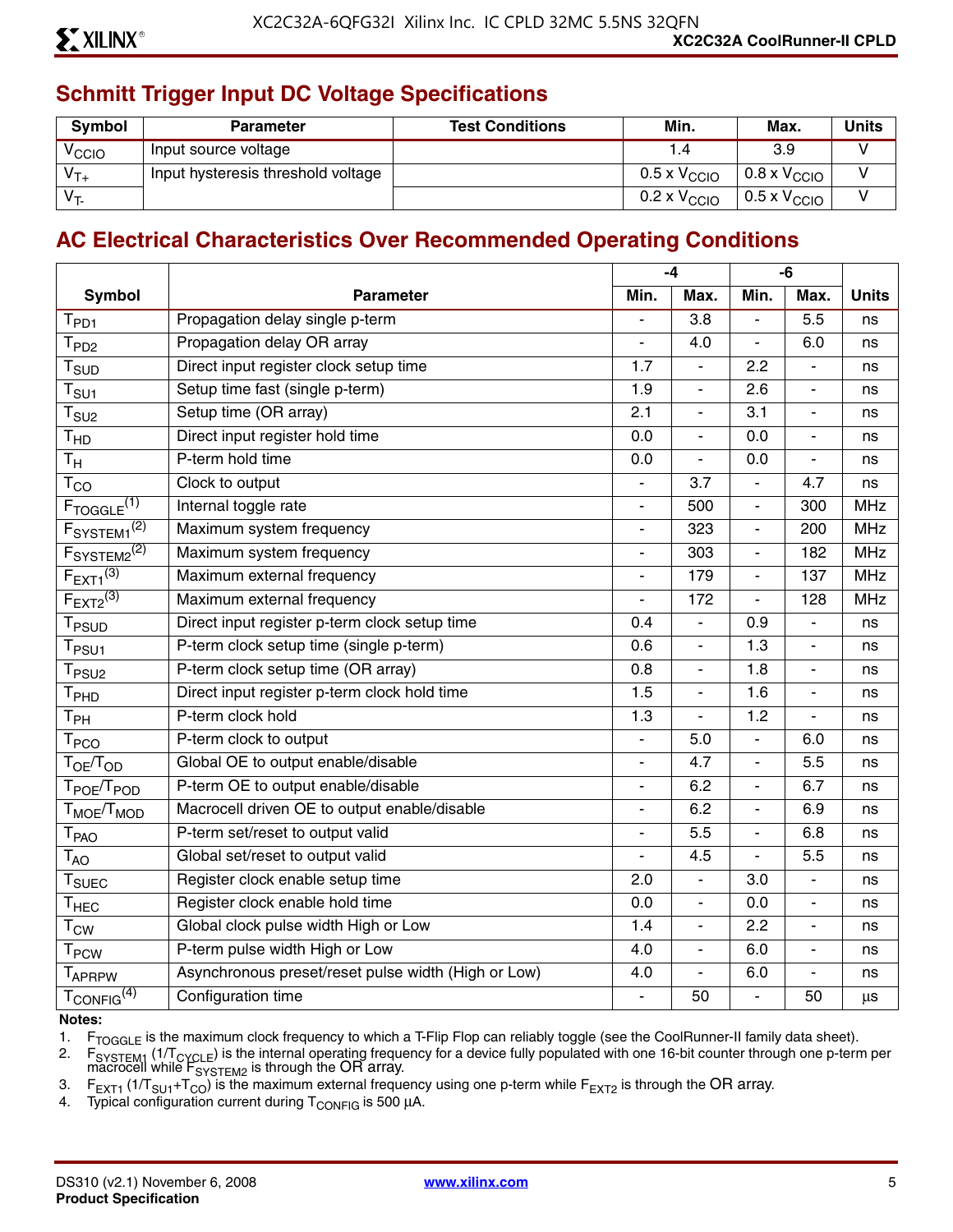## **Internal Timing Parameters**

|                         |                                          | -4                       |                |                          | -6             |              |
|-------------------------|------------------------------------------|--------------------------|----------------|--------------------------|----------------|--------------|
| <b>Symbol</b>           | Parameter <sup>(1)</sup>                 | Min.                     | Max.           | Min.                     | Max.           | <b>Units</b> |
| <b>Buffer Delays</b>    |                                          |                          |                |                          |                |              |
| $T_{IN}$                | Input buffer delay                       | $\blacksquare$           | 1.3            | ÷,                       | 1.7            | ns           |
| T <sub>DIN</sub>        | Direct register input delay              | $\mathbf{r}$             | 1.5            | $\overline{a}$           | 2.4            | ns           |
| $T_{GCK}$               | Global Clock buffer delay                | $\overline{a}$           | 1.3            |                          | 2.0            | ns           |
| $T_{\tiny{\text{GSR}}}$ | Global set/reset buffer delay            | $\blacksquare$           | 1.6            | ÷,                       | 2.0            | ns           |
| T <sub>GTS</sub>        | Global 3-state buffer delay              | $\overline{\phantom{a}}$ | 1.1            | ä,                       | 2.1            | ns           |
| $T_{\text{OUT}}$        | Output buffer delay                      | $\overline{\phantom{a}}$ | 1.8            | $\overline{\phantom{a}}$ | 2.0            | ns           |
| $T_{EN}$                | Output buffer enable/disable delay       | $\blacksquare$           | 2.9            | ÷,                       | 3.4            | ns           |
| <b>P-term Delays</b>    |                                          |                          |                |                          |                |              |
| $T_{CT}$                | Control term delay                       | $\blacksquare$           | 1.3            | ÷.                       | 1.6            | ns           |
| $T_{LOGI1}$             | Single p-term delay adder                | $\blacksquare$           | 0.4            | ä,                       | 1.1            | ns           |
| $T_{LOGI2}$             | Multiple p-term delay adder              | $\blacksquare$           | 0.2            | ÷.                       | 0.5            | ns           |
| <b>Macrocell Delay</b>  |                                          |                          |                |                          |                |              |
| $T_{PDI}$               | Input to output valid                    | $\blacksquare$           | 0.3            |                          | 0.7            | ns           |
| $T_{LDI}$               | Setup before clock (transparent latch)   | $\blacksquare$           | 1.5            | ÷,                       | 2.5            | ns           |
| $T_{\sf SUI}$           | Setup before clock                       | 1.5                      | $\blacksquare$ | 1.8                      | $\blacksquare$ | ns           |
| $T_{\rm HI}$            | Hold after clock                         | 0.0                      | $\blacksquare$ | 0.0                      | $\blacksquare$ | ns           |
| $T_{ECSU}$              | Enable clock setup time                  | 0.7                      |                | 1.7                      |                | ns           |
| T <sub>ECHO</sub>       | Enable clock hold time                   | 0.0                      |                | 0.0                      | $\blacksquare$ | ns           |
| $T_{COI}$               | Clock to output valid                    | $\blacksquare$           | 0.6            |                          | 0.7            | ns           |
| $T_{AOI}$               | Set/reset to output valid                | $\blacksquare$           | 1.1            | $\overline{\phantom{0}}$ | 1.5            | ns           |
| <b>Feedback Delays</b>  |                                          |                          |                |                          |                |              |
| $T_F$                   | Feedback delay                           |                          | 0.6            |                          | 1.4            | ns           |
| T <sub>OEM</sub>        | Macrocell to global OE delay             | $\blacksquare$           | 0.7            | $\overline{\phantom{0}}$ | 0.8            | ns           |
|                         | I/O Standard Time Adder Delays 1.5V CMOS |                          |                |                          |                |              |
| T <sub>HYS15</sub>      | Hysteresis input adder                   | $\blacksquare$           | 3.0            | ÷,                       | 4.0            | ns           |
| $T_{\text{OUT15}}$      | Output adder                             | $\blacksquare$           | 0.8            | $\overline{a}$           | 1.0            | ns           |
| T <sub>SLEW15</sub>     | Output slew rate adder                   |                          | 4.0            |                          | 5.0            | ns           |
|                         | I/O Standard Time Adder Delays 1.8V CMOS |                          |                |                          |                |              |
| T <sub>HYS18</sub>      | Hysteresis input adder                   | $\blacksquare$           | 3.0            | ÷,                       | 4.0            | ns           |
| T <sub>OUT18</sub>      | Output adder                             | $\overline{\phantom{a}}$ | 0.0            | ÷,                       | 0.0            | ns           |
| <b>T<sub>SLEW</sub></b> | Output slew rate adder                   |                          | 4.0            | $\overline{a}$           | 5.0            | ns           |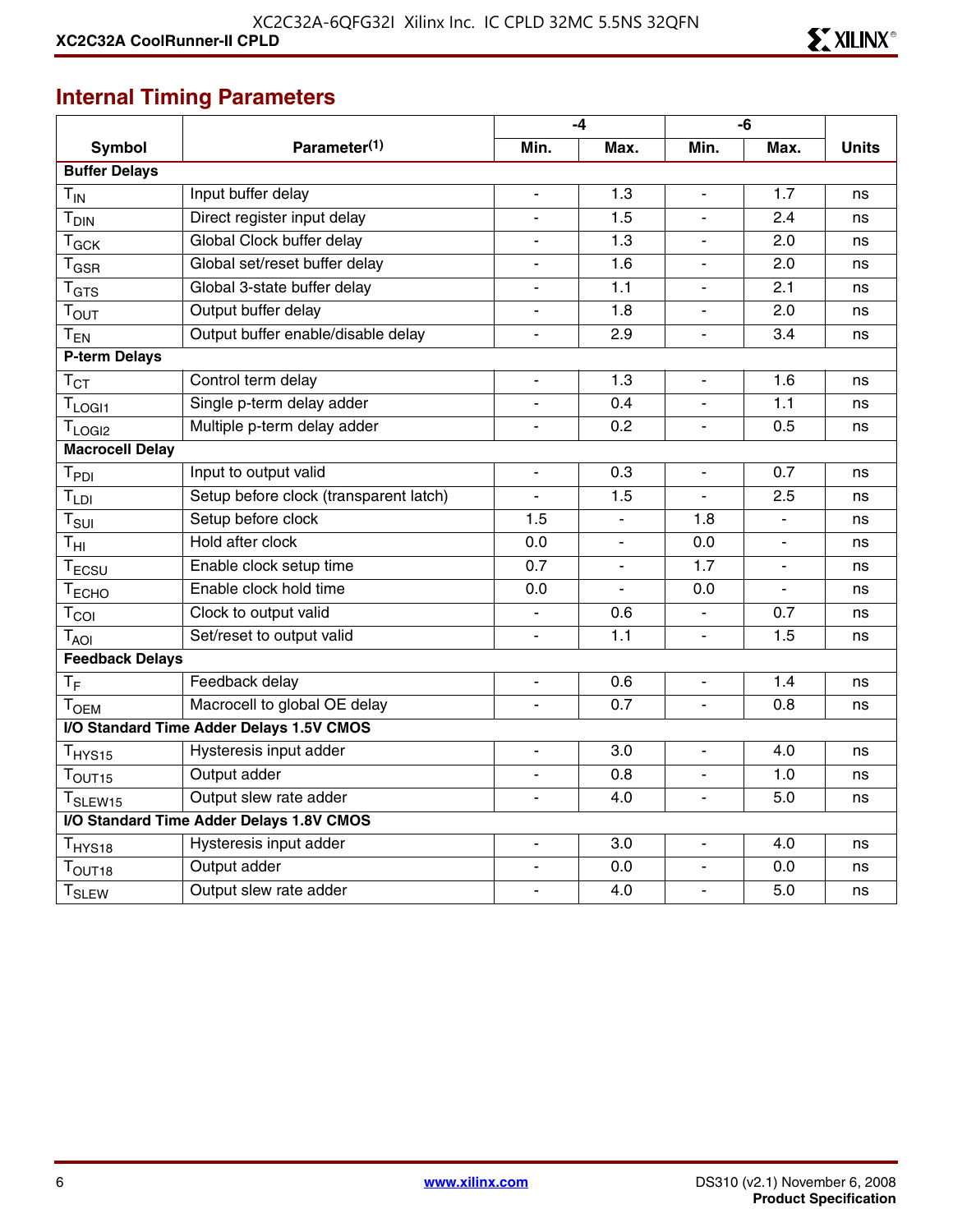## **Internal Timing Parameters** *(Continued)*

|                               |                                              |                          | -4   |      | -6   |              |
|-------------------------------|----------------------------------------------|--------------------------|------|------|------|--------------|
| <b>Symbol</b>                 | Parameter <sup>(1)</sup>                     | Min.                     | Max. | Min. | Max. | <b>Units</b> |
|                               | I/O Standard Time Adder Delays 2.5V CMOS     |                          |      |      |      |              |
| T <sub>IN25</sub>             | Standard input adder                         |                          | 0.5  |      | 0.6  | ns           |
| $\mathsf{T}_{\mathsf{HYS25}}$ | Hysteresis input adder                       | $\overline{\phantom{0}}$ | 3.0  |      | 4.0  | ns           |
| $T_{\text{OUT25}}$            | Output adder                                 | ۰                        | 0.6  |      | 0.7  | ns           |
| T <sub>SLEW25</sub>           | Output slew rate adder                       |                          | 4.0  |      | 5.0  | ns           |
|                               | I/O Standard Time Adder Delays 3.3V CMOS/TTL |                          |      |      |      |              |
| $\mathsf{T}_{\mathsf{IN33}}$  | Standard input adder                         |                          | 0.5  |      | 0.6  | ns           |
| $T_{HYS33}$                   | Hysteresis input adder                       |                          | 3.0  |      | 4.0  | ns           |
| Т <sub>ОUТ33</sub>            | Output adder                                 |                          | 1.0  |      | 1.2  | ns           |
| I SLEW33                      | Output slew rate adder                       |                          | 4.0  |      | 5.0  | ns           |

**Notes:** 

1. 1.5 ns input pin signal rise/fall.

#### **Switching Characteristics AC Test Circuit**



*Figure 2:* Derating Curve for T<sub>PD</sub>



**CL includes test fixtures and probe capacitance.** 

**1.5 nsec maximum rise/fall times on inputs.**

DS310\_03\_102108

*Figure 3:* **AC Load Circuit**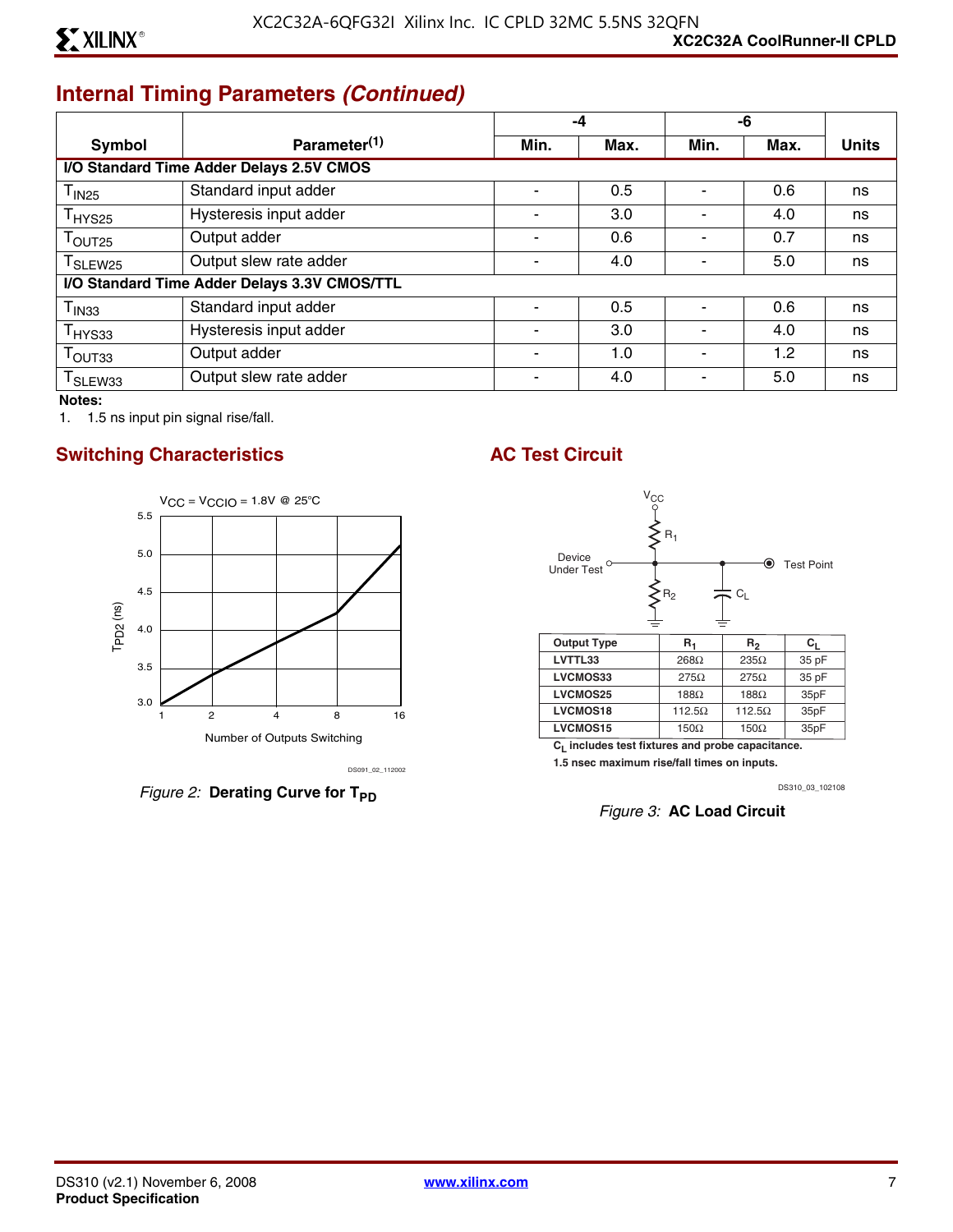#### **Typical I/O Output Curves**



**Pin Descriptions**

| <b>Function Block</b> | <b>Macrocell</b>        | QFG32          | PC44 <sup>(1)</sup> | <b>VQ44</b>     | <b>CP56</b>    | I/O Bank |
|-----------------------|-------------------------|----------------|---------------------|-----------------|----------------|----------|
|                       | 1.                      |                | 44                  | 38              | F <sub>1</sub> | Bank 2   |
| 1                     | $\overline{2}$          |                | 43                  | 37              | E <sub>3</sub> | Bank 2   |
|                       | 3                       |                | 42                  | 36              | E1             | Bank 2   |
| 1(GTS1)               | $\overline{\mathbf{4}}$ | 3              | 40                  | 34              | D <sub>1</sub> | Bank 2   |
| 1(GTS0)               | 5                       | $\overline{2}$ | 39                  | 33              | C <sub>1</sub> | Bank 2   |
| 1(GTS3)               | 6                       | 1              | 38                  | 32              | A <sub>3</sub> | Bank 2   |
| 1(GTS2)               | $\overline{7}$          | 32             | 37                  | 31              | A2             | Bank 2   |
| 1(GSR)                | 8                       | 31             | 36                  | 30              | <b>B1</b>      | Bank 2   |
|                       | 9                       | 30             | 35                  | 29              | A1             | Bank 2   |
| 1                     | $10$                    | 29             | 34                  | 28              | C <sub>4</sub> | Bank 2   |
| 1                     | 11                      | 28             | 33                  | 27              | C <sub>5</sub> | Bank 2   |
| 1                     | 12                      | 24             | 29                  | 23              | C <sub>8</sub> | Bank 2   |
| 1                     | 13                      |                | 28                  | 22              | A10            | Bank 2   |
| 1                     | 14                      | 23             | 27                  | 21              | <b>B10</b>     | Bank 2   |
| 1                     | 15                      |                | 26                  | 20              | C10            | Bank 2   |
| 1                     | 16                      |                | 25                  | 19              | E <sub>8</sub> | Bank 2   |
| $\overline{2}$        | $\mathbf{1}$            | $\overline{5}$ | $\mathbf{1}$        | $\overline{39}$ | G1             | Bank 1   |
| $\overline{c}$        | $\overline{c}$          |                | $\mathbf{2}$        | 40              | F <sub>3</sub> | Bank 1   |
| $\overline{2}$        | 3                       |                | $\overline{3}$      | 41              | H1             | Bank 1   |
| $\overline{2}$        | $\overline{\mathbf{4}}$ |                | $\overline{4}$      | 42              | G <sub>3</sub> | Bank 1   |
| 2(GCKO)               | 5                       | 6              | 5                   | 43              | J1             | Bank 1   |
| 2(GCK1)               | 6                       | $\overline{7}$ | 6                   | 44              | K <sub>1</sub> | Bank 1   |
| 2(GCK2)               | $\overline{7}$          | 8              | $\overline{7}$      | 1               | K <sub>2</sub> | Bank 1   |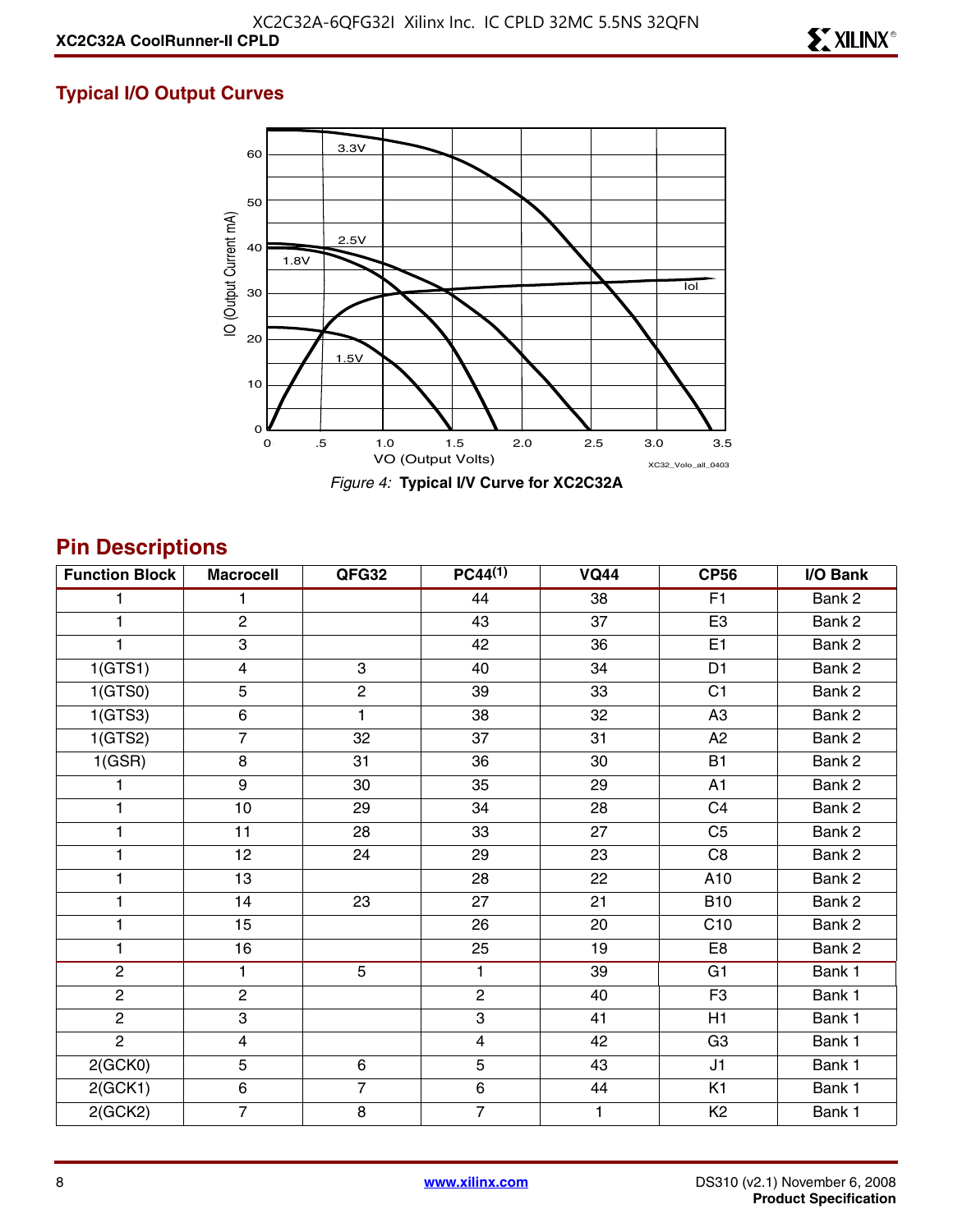#### **Pin Descriptions** *(Continued)*

| <b>Function Block</b> | <b>Macrocell</b> | QFG32 | $PC44^{(1)}$ | <b>VQ44</b> | <b>CP56</b>     | I/O Bank |
|-----------------------|------------------|-------|--------------|-------------|-----------------|----------|
| 2                     | 8                | 9     | 8            | 2           | K <sub>3</sub>  | Bank 1   |
| 2                     | 9                | 10    | 9            | 3           | H <sub>3</sub>  | Bank 1   |
| 2                     | 10               |       | 11           | 5           | K <sub>5</sub>  | Bank 1   |
| ◠                     | 11               |       | 12           | 6           | H <sub>5</sub>  | Bank 1   |
| $\mathcal{P}$         | 12               | 13    | 14           | 8           | H <sub>8</sub>  | Bank 1   |
| $\mathcal{P}$         | 13               | 17    | 18           | 12          | K <sub>8</sub>  | Bank 1   |
| 2                     | 14               | 18    | 19           | 13          | H <sub>10</sub> | Bank 1   |
| 2                     | 15               | 19    | 20           | 14          | G <sub>10</sub> | Bank 1   |
| C.                    | 16               |       | 22           | 16          | F <sub>10</sub> | Bank 1   |

#### **Notes:**

1. This is an obsolete package type. It remains here for legacy support only.

2. GTS = global output enable, GSR = global set reset, GCK = global clock.

3. GTS, GSR, and GCK pins can also be used for general purpose I/O.

#### **XC2C32A Global, JTAG, Power/Ground, and No Connect Pins**

| Pin Type                                     | QFG32       | $PC44^{(1)(2)}$ | $VQ44^{(2)}$   | $CP56^{(2)}$                                          |
|----------------------------------------------|-------------|-----------------|----------------|-------------------------------------------------------|
| <b>TCK</b>                                   | 16          | 17              |                | K <sub>10</sub>                                       |
| TDI                                          | 14          | 15              | 9              | J10                                                   |
| <b>TDO</b>                                   | 25          | 30              | 24             | A6                                                    |
| <b>TMS</b>                                   | 15          | 16              | 10             | K9                                                    |
| Input Only                                   | 22 (bank 2) | 24 (bank 2)     | 18 (bank 2)    | D <sub>10</sub> (bank 2)                              |
| V <sub>CCAUX</sub> (JTAG supply voltage)     | 4           | 41              | 35             | D <sub>3</sub>                                        |
| Power internal $(V_{CC})$                    | 20          | 21              | 15             | G8                                                    |
| Power bank 1 I/O (V <sub>CCIO1</sub> )       | 12          | 13              | $\overline{7}$ | H6                                                    |
| Power bank 2 I/O (V <sub>CCIO2</sub> )       | 27          | 32              | 26             | C <sub>6</sub>                                        |
| Ground                                       | 11, 21, 26  | 10,23,31        | 4,17,25        | H4, F8, C7                                            |
| No connects                                  |             |                 |                | K4, K6, K7, H7,<br>E10, A7, A9, D8,<br>A5, A8, A4, C3 |
| Total user I/O (includes dual function pins) | 21          | 33              | 33             | 33                                                    |

#### **Notes:**

1. This is an obsolete package type. It remains here for legacy support only.

2. All packages pin compatible with larger macrocell densities.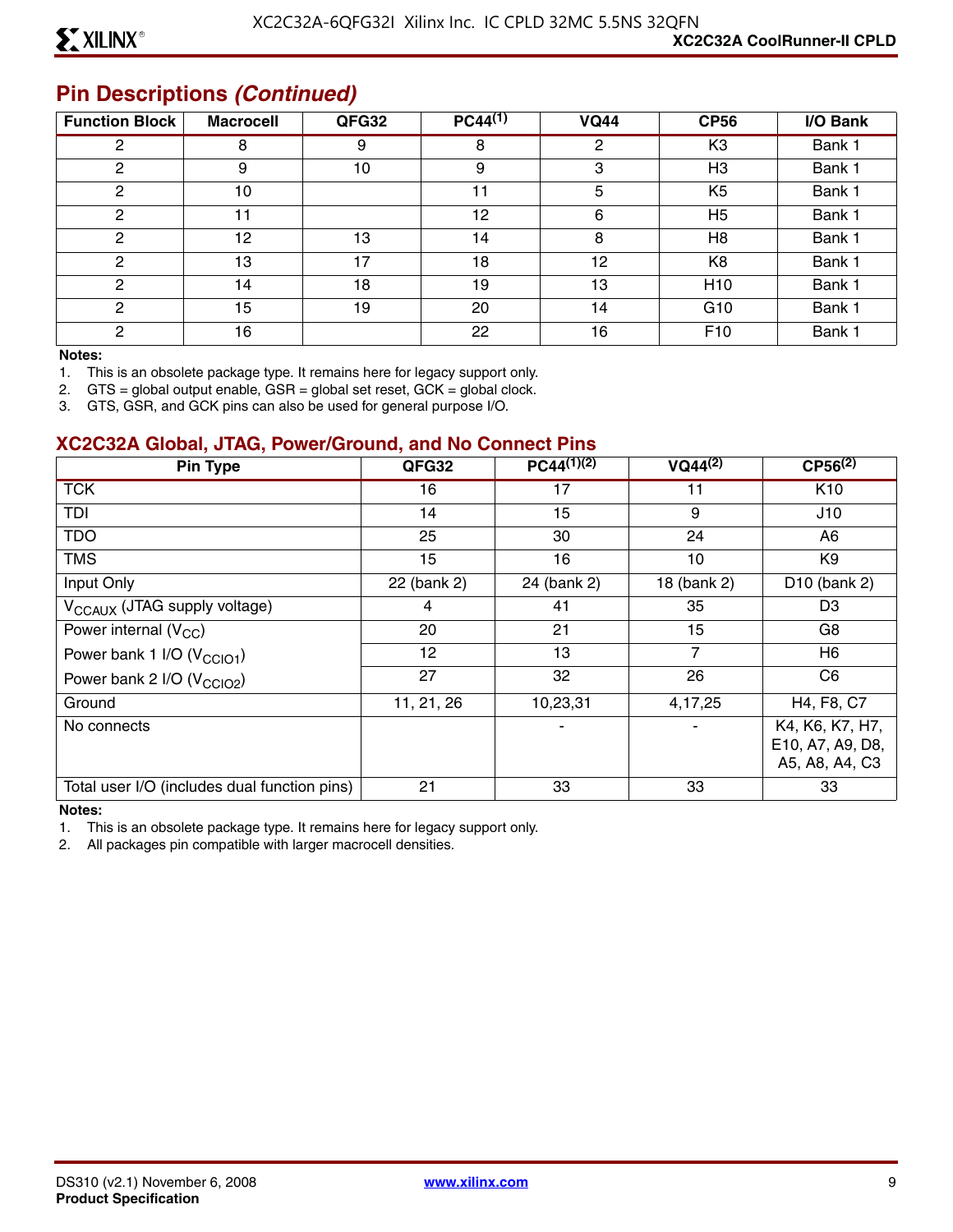## **Ordering Information**

| <b>Part Number</b> | Pin/Ball<br><b>Spacing</b> | $\theta$ JA<br>(°C/Watt) | $\theta$ JC<br>(°C/Watt) | Package Type                      | Package Body<br><b>Dimensions</b> | <b>I/O</b> | Comm. (C)<br>$Ind. (I)^{(1)}$ |
|--------------------|----------------------------|--------------------------|--------------------------|-----------------------------------|-----------------------------------|------------|-------------------------------|
| XC2C32A-4QFG32C    | 0.5 <sub>mm</sub>          | 35.5                     | 24.0                     | Quad Flat No Lead; Pb-free        | 5mm x 5mm                         | 21         | C                             |
| XC2C32A-6OFG32C    | 0.5 <sub>mm</sub>          | 35.5                     | 24.0                     | Quad Flat No Lead; Pb-free        | $5mm \times 5mm$                  | 21         | C                             |
| XC2C32A-4VQ44C     | 0.8 <sub>mm</sub>          | 47.7                     | 8.2                      | Very Thin Quad Flat Pack          | $10mm \times 10mm$                | 33         | C                             |
| XC2C32A-6VQ44C     | 0.8 <sub>mm</sub>          | 47.7                     | 8.2                      | Very Thin Quad Flat Pack          | $10mm \times 10mm$                | 33         | С                             |
| XC2C32A-4CP56C     | 0.5 <sub>mm</sub>          | 66.0                     | 14.9                     | Chip Scale Package                | 6mm x 6mm                         | 33         | C                             |
| XC2C32A-6CP56C     | 0.5 <sub>mm</sub>          | 66.0                     | 14.9                     | Chip Scale Package                | 6mm x 6mm                         | 33         | C                             |
| XC2C32A-4VQG44C    | 0.8 <sub>mm</sub>          | 47.7                     | 8.2                      | Very Thin Quad Flat Pack; Pb-free | $10mm \times 10mm$                | 33         | C                             |
| XC2C32A-6VQG44C    | 0.8 <sub>mm</sub>          | 47.7                     | 8.2                      | Very Thin Quad Flat Pack; Pb-free | $10mm \times 10mm$                | 33         | C                             |
| XC2C32A-4CPG56C    | 0.5 <sub>mm</sub>          | 66.0                     | 14.9                     | Chip Scale Package; Pb-free       | 6mm x 6mm                         | 33         | С                             |
| XC2C32A-6CPG56C    | 0.5 <sub>mm</sub>          | 66.0                     | 14.9                     | Chip Scale Package; Pb-free       | 6mm x 6mm                         | 33         | C                             |
| XC2C32A-6QFG32I    | 0.5 <sub>mm</sub>          | 35.5                     | 24.0                     | Quad Flat No Lead; Pb-free        | $5mm \times 5mm$                  | 21         |                               |
| XC2C32A-6VQ44I     | 0.8 <sub>mm</sub>          | 47.7                     | 8.2                      | Very Thin Quad Flat Pack          | $10mm \times 10mm$                | 33         |                               |
| XC2C32A-6CP56L     | 0.5 <sub>mm</sub>          | 66.0                     | 14.9                     | Chip Scale Package                | 6mm x 6mm                         | 33         |                               |
| XC2C32A-6VQG44I    | 0.8 <sub>mm</sub>          | 47.7                     | 8.2                      | Very Thin Quad Flat Pack; Pb-free | $10$ mm x $10$ mm                 | 33         |                               |
| XC2C32A-6CPG56I    | 0.5 <sub>mm</sub>          | 66.0                     | 14.9                     | Chip Scale Package; Pb-free       | 6mm x 6mm                         | 33         |                               |

#### **Notes:**

1.  $C =$  Commercial (TA = 0°C to +70°C); I = Industrial (TA =  $-40^{\circ}$ C to +85°C)



| 144 | Pb-Free Example: XC2C128 -4 TQ                |  |  | 144 |  |
|-----|-----------------------------------------------|--|--|-----|--|
|     | Device $\_\_$                                 |  |  |     |  |
|     | Speed Grade —<br>Package Type ——<br>Ph-Free - |  |  |     |  |
|     | Number of Pins                                |  |  |     |  |
|     | Temperature Range                             |  |  |     |  |

#### **Device Part Marking**



*Figure 5:* **Sample Package with Part Marking**

**Note:** Due to the small size of chip scale and quad flat no lead packages, the complete ordering part number cannot be included on the package marking. Part marking on chip scale and quad flat no lead packages by line are:

- Line  $1 = X$  (Xilinx logo) then truncated part number
- Line  $2 = Not$  related to device part number
- Line  $3$  = Not related to device part number
- Line  $4$  = Package code, speed, operating temperature, three digits not related to device part number. Package codes: C3 = CP56, C4 = CPG56, Q1 = QFG32.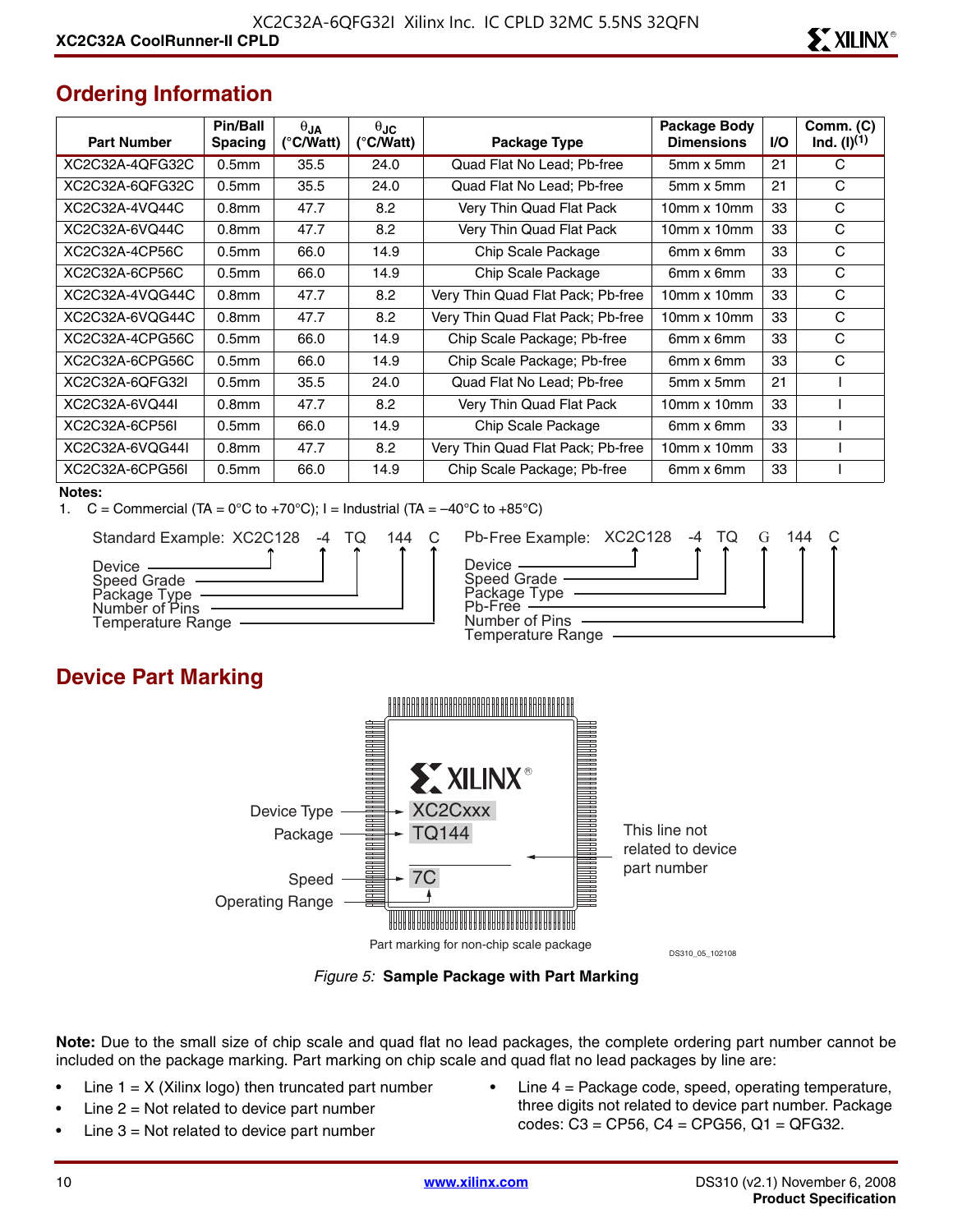



(1) - Global Output Enable (2) - Global Clock (3) - Global Set/Reset





*Figure 8:* **PC44 Package**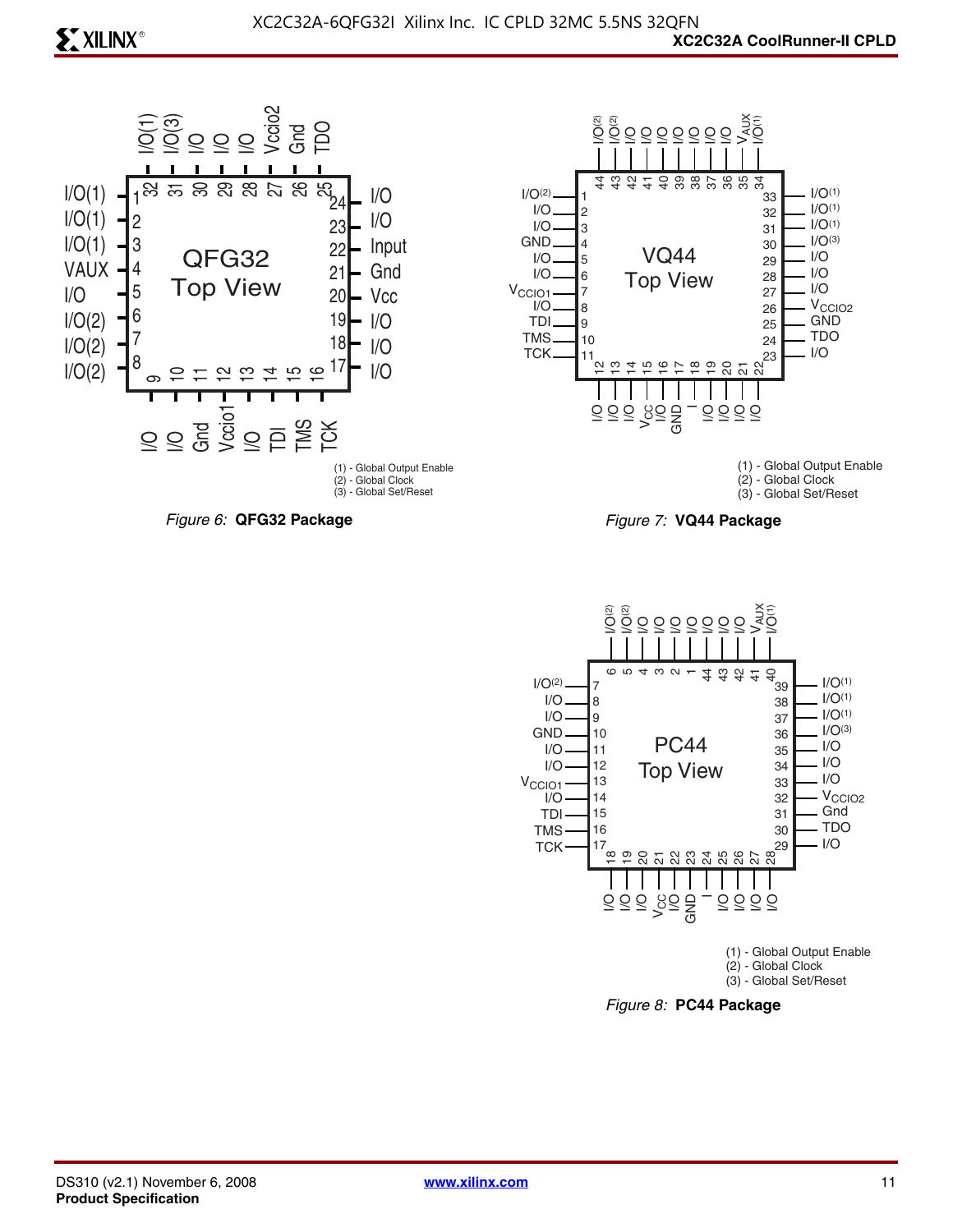

(1) - Global Output Enable

(2) - Global Clock (3) - Global Set/Reset



#### **Warranty Disclaimer**

THESE PRODUCTS ARE SUBJECT TO THE TERMS OF THE XILINX LIMITED WARRANTY WHICH CAN BE VIEWED AT **<http://www.xilinx.com/warranty.htm>**. THIS LIMITED WARRANTY DOES NOT EXTEND TO ANY USE OF THE PRODUCTS IN AN APPLICATION OR ENVIRONMENT THAT IS NOT WITHIN THE SPECIFICATIONS STATED ON THE THEN-CURRENT XILINX DATA SHEET FOR THE PRODUCTS. PRODUCTS ARE NOT DESIGNED TO BE FAIL-SAFE AND ARE NOT WARRANTED FOR USE IN APPLICATIONS THAT POSE A RISK OF PHYSICAL HARM OR LOSS OF LIFE. USE OF PRODUCTS IN SUCH APPLICATIONS IS FULLY AT THE RISK OF CUSTOMER SUBJECT TO APPLICABLE LAWS AND REGULATIONS.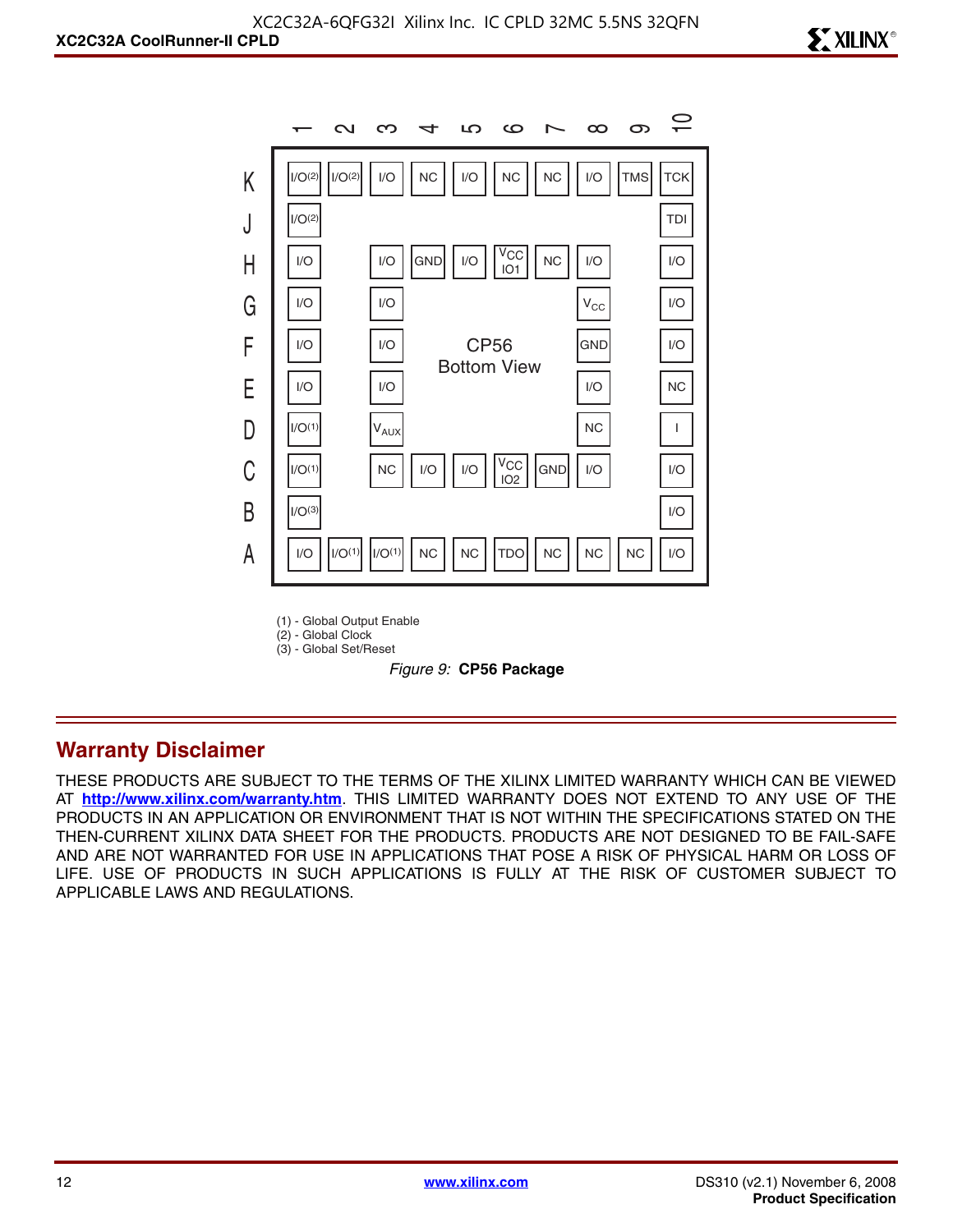#### **Additional Information**

Additional information is available for the following CoolRunner-II topics:

- XAPP784: Bulletproof CPLD Design Practices
- XAPP375: Timing Model
- XAPP376: Logic Engine
- XAPP378: Advanced Features
- XAPP382: I/O Characteristics
- XAPP389: Powering CoolRunner-II
- XAPP399: Assigning VREF Pins

#### **Revision History**

The following table shows the revision history for this document.

To access these and all application notes with their associated reference designs, click the following links and scroll down the page until you find the document you want:

**[CoolRunner-II CPLD Data Sheets and Application Notes](http://www.xilinx.com/support/documentation/coolrunner-ii.htm) [Device Packages](http://www.xilinx.com/support/documentation/package_specifications.htm)**

| Date     | <b>Version</b> | <b>Revision</b>                                                                                                                                                                                                      |
|----------|----------------|----------------------------------------------------------------------------------------------------------------------------------------------------------------------------------------------------------------------|
| 6/15/04  | 1.0            | Initial Xilinx release.                                                                                                                                                                                              |
| 8/30/04  | 1.1            | Pb-free documentation                                                                                                                                                                                                |
| 10/01/04 | 1.2            | Add Asynchronous Preset/Reset Pulse Width specification to AC Electrical Characteristics.                                                                                                                            |
| 11/08/04 | 1.3            | Product Release. No changes to documentation.                                                                                                                                                                        |
| 11/22/04 | 1.4            | Changes to output enable/disable specifications; changes to I <sub>CCSB</sub> .                                                                                                                                      |
| 02/17/05 | 1.5            | Changes to f <sub>TOGGLE</sub> , t <sub>SLEW25</sub> , and t <sub>SLEW33</sub>                                                                                                                                       |
| 03/07/05 | 1.6            | Improvement of pin-to-pin logic delay, page 1. Modifications to Table 1, IOSTANDARDs.                                                                                                                                |
| 06/28/05 | 1.7            | Move to Product Specification. Change to T <sub>IN25</sub> , T <sub>OUT25</sub> , T <sub>IN33</sub> , and T <sub>OUT33</sub> .                                                                                       |
| 03/20/06 | 1.8            | Add Warranty Disclaimer. Add note to Pin Descriptions that GCK, GSR, and GTS pins can also<br>be used for general purpose I/O.                                                                                       |
| 02/15/07 | 1.9            | Change to $V_{H}$ specification for 2.5V and 1.8V LVCMOS. Change to $T_{OFM}$ for -4 speed<br>grade.                                                                                                                 |
| 03/08/07 | 2.0            | Fixed typo in note for $V_{II}$ for LVCMOS18; removed note for $V_{II}$ for LVCMOS33.                                                                                                                                |
| 11/06/08 | 2.1            | Added note to Pin Description tables to indicate the PC44 packages are obsolete. Removed<br>part numbers for devices in PC44 packages from ordering information. See Product<br>Discontinuation Notice xcn07022.pdf. |